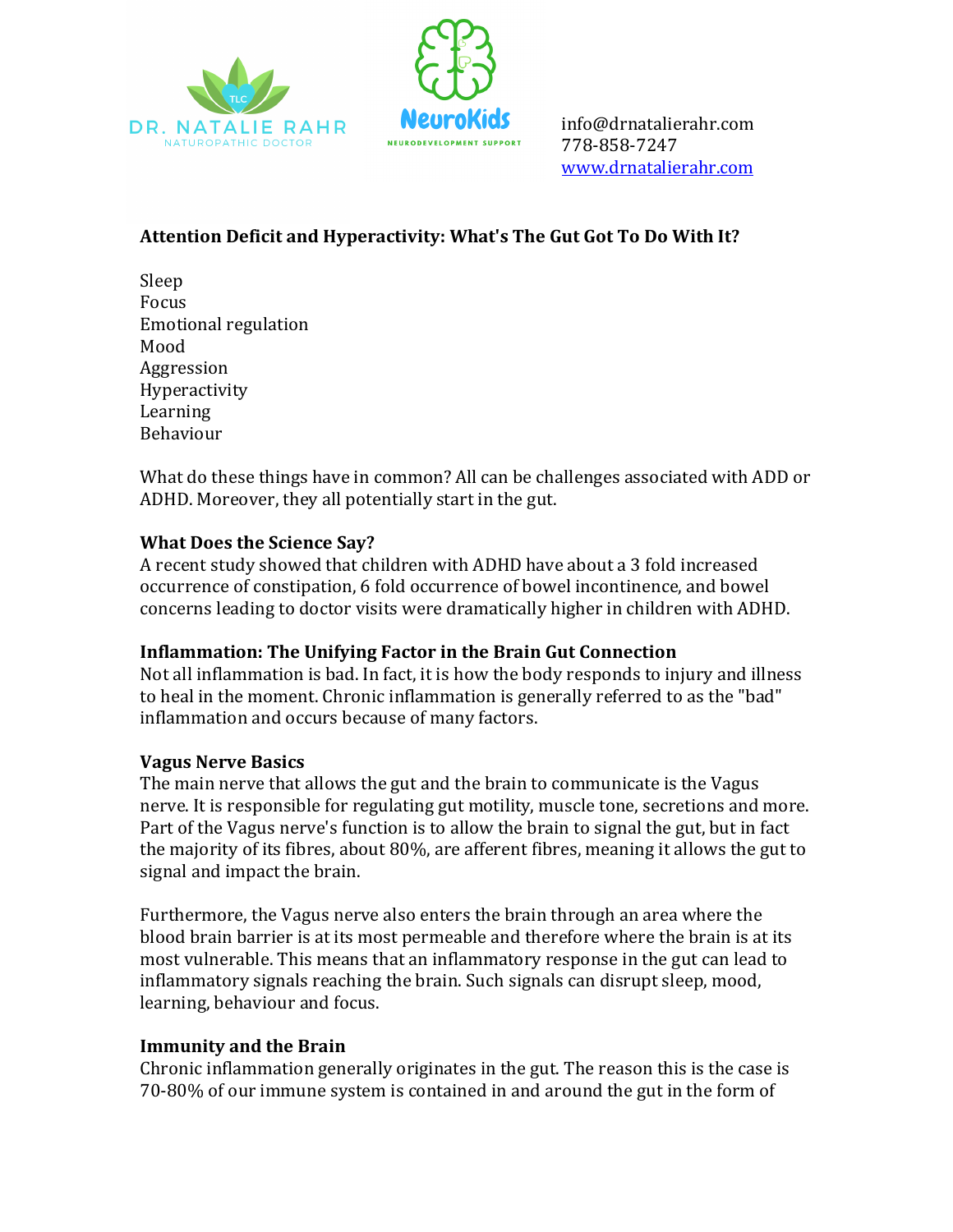MALT (mucosa associated lymph tissue) and GALT (gut associated lymph tissue). When the gut encounters something like a food allergen, refined sugar, or toxin, the immune response is almost immediate. This immune or inflammatory response is the body's attempt to protect and adapt. When this happens long term and inappropriately in response to the things we take in everyday, this inflammation becomes systemic and impacts the whole body, especially the areas that are the most vulnerable, like the brain. Some seemingly unrelated signs of systemic inflammation that could be affecting your child's brain are eczema, asthma and allergies.

#### **The Nervous Gut, Survival Mode**

Part of the vicious cycle of chronic inflammation is that anything inflammatory causes the body to go into a sympathetic state, or fight or flight mode, much like the excitable state a child might exhibit after consuming refined sugar or food dyes. Because the body is working hard to cool the inflammation, the body needs stress hormones to be produced, and this, in turn, impairs the function of the gut including stomach acid production, motility, digestive enzyme production and secretion and tone. This survival response is helpful to prioritize functions in the body that would allow us to freeze, fight or flee from a threat, but, long term, this response prevents healing in the body, nutrient absorption, and impairs many bodily functions.

## **The Gut Ecosystem, a Fine Balance**

Scientists are slowly deciphering just how the microbes in our gut impact everything in the body. When the body is stressed from exposures to toxins or inflammatory foods, the healthy microbes and balance of this ecosystem is disrupted, and opportunistic microbes can, in fact, overgrow in their place. The gut can become a pretty hostile environment to even the best probiotic supplements if we don't first eliminate the cause of the inflammation. Some of the main culprits that can overgrow in the gut and cause many symptoms of ADD/ADHD are Candida and Clostridia species. Restoring balance, by clearing overgrowth and seeding healthy microbial growth is an important element of treating the whole child.

## **What to do?**

A holistic approach to treating ADD/ADHD in your child is imperative. Many tools can be used to compliment, decrease, or eliminate the use of medications.

## **Food**

Because the gut responds to information from the environment, in the form of food, it is important for healthy brain development, that we feed the ecosystem of the gut with the right pre-biotics. This means whole and nutrient dense foods, while avoiding food dyes, refined sugars and processed, food-like items. Focusing on good fats in the diet, vegetables and proteins are a good guideline.

## **Support**

We can help the gut absorb nutrients by eating slowly and mindfully, reducing stress, and supplementing with guidance when needed with targeted antimicrobials,